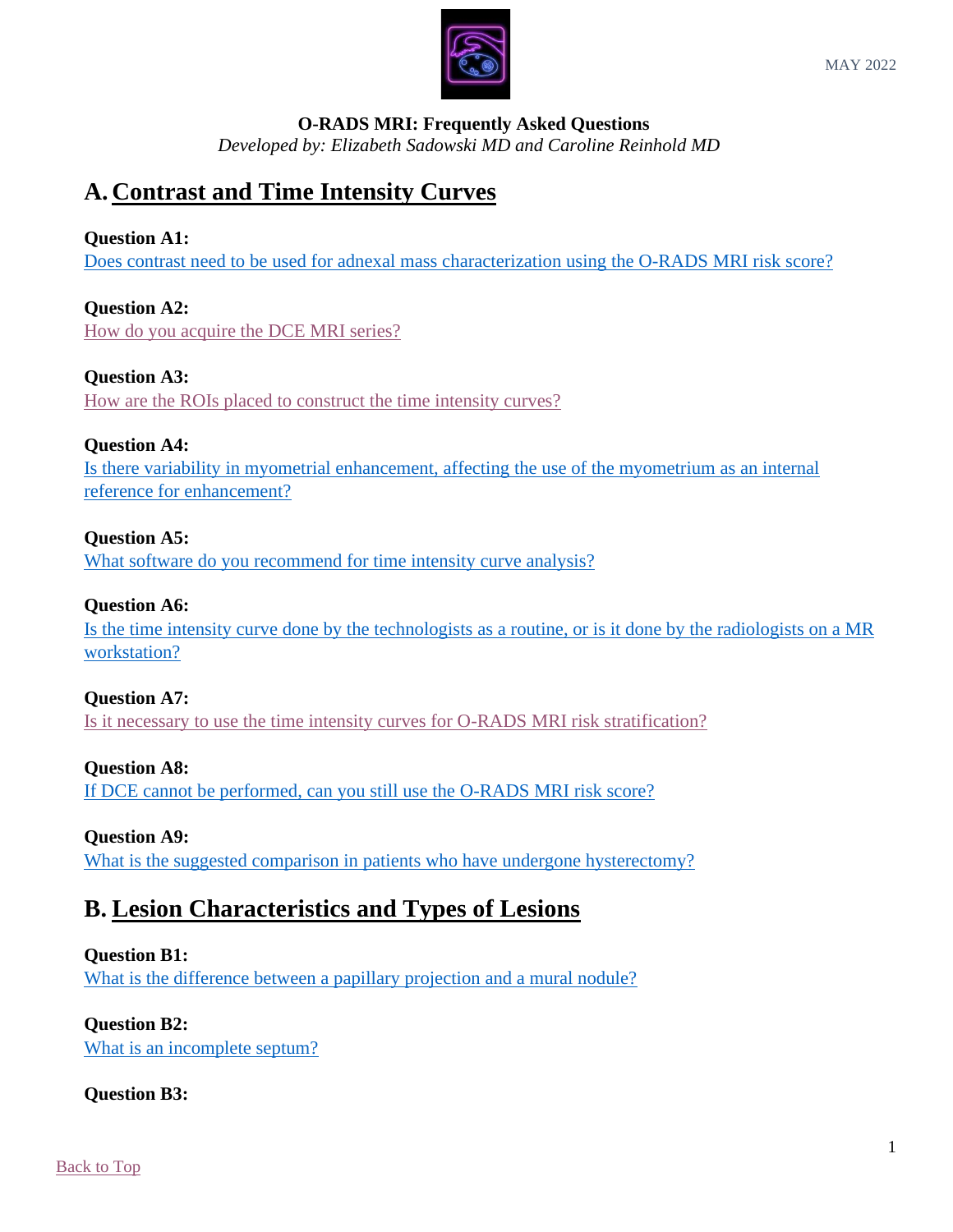

[Do you classify an endometrioma with multiple smooth septations as O-RADS MRI 2 or O-RADS MRI](#page-4-0)  [3?](#page-4-0)

## **Question B4:**

Do you classify a [dermoid with multiple septations as O-RADS MRI 2 or O-RADS MRI 3?](#page-4-1)

## **Question B5:**

[How do you know when a component is a Rokitansky nodule versus a concerning amount solid tissue in a](#page-4-2)  [fatty lesion?](#page-4-2)

## **Question B6:**

[Do you classify hemorrhagic cysts as O-RADS MRI 2 or 3?](#page-4-3)

## **Question B7:**

In an ovarian lesion with solid components that only have dark T2 and dark DWI signal intensity (e.g. [fibroma\), do you still perform the contrast enhanced portions of the exam?](#page-5-0)

## **Question B8:**

[If a unilocular or multilocular cystic adnexal lesion has a solid component that is dark signal on T2 and](#page-5-1)  dark signal on DWI, is the [lesion assigned an O-RADS MRI Score 2 regardless of the cystic component?](#page-5-1)

## **Question B9:**

[In an ovarian lesion that has both solid components with dark T2 and dark DWI signal intensity and other](#page-5-2)  [solid components with non-dark T2 and DWI signal intensity](#page-5-2) (ie. high or intermediate signal intensity), do [you still assign an O-RADS MRI Score 2?](#page-5-2)

## **C. Other Topics**

#### **Question C1:**

Which population is O-RADS MRI [applied to: premenopausal or postmenopausal women?](#page-6-0)

## **Question C2:**

[For the DWI series acquisition, is b1000 or b1200 better?](#page-6-1)

## **A. Contrast and Time Intensity Curves**

#### **Question A1:**

Does contrast need to be used for adnexal mass characterization using the O-RADS MRI risk score?

#### <span id="page-1-0"></span>**Answer:**

YES: Gadolinium based contrast is part of the protocol requirements for using the O-RADS MRI Risk Score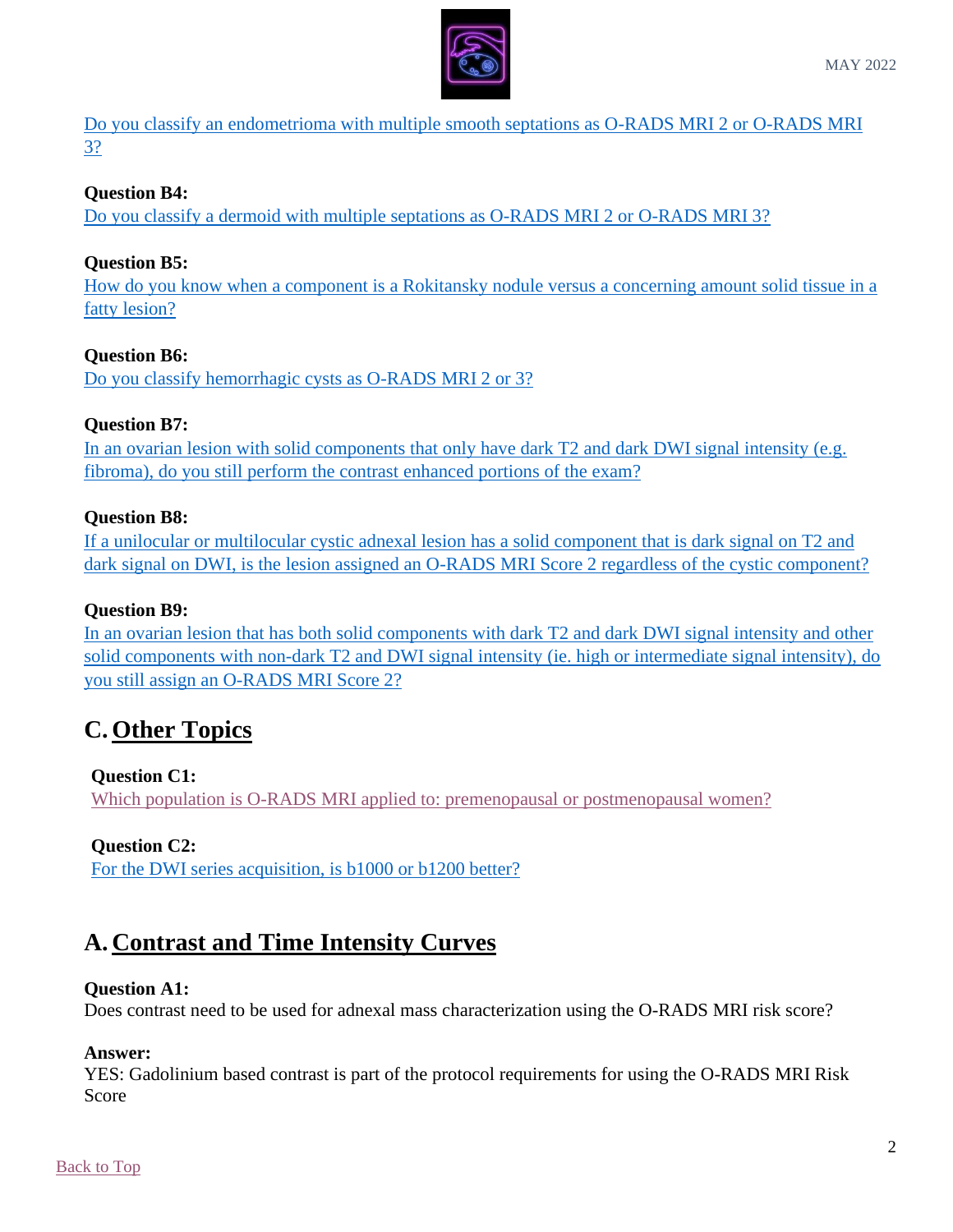

## **Question A2:**

How do you acquire the DCE MRI series?

## <span id="page-2-0"></span>**Answer:**

DCE MRI: 3D T1WI with fat sat

- Slice thickness: 3mm or less
- Minimal temporal resolution < 15 seconds
- Begin the scanning, then 30 second later start the injection, without interruption of the scanning
- Total duration after injection: 4 minutes

#### **Question A3: How are the ROIs placed to construct the time intensity curves?**

#### <span id="page-2-1"></span>**Answer:**

Suggested method:

- Scrolling through the entire lesion look for the earliest and most intense area of enhancement within the solid tissue
- Avoid placing ROIs on vessels by using the T2-weighted and diffusion weighted image to assure the ROI is placed on solid tissue
- Placing different ROIs will result in different time intensity curves; choose the highest risk time intensity curve to score the lesion

## **Question A4:**

Is there variability in myometrial enhancement, affecting the use of the myometrium as an internal reference for enhancement?

#### <span id="page-2-2"></span>**Answer:**

Yes, because there is variation in myometrial enhancement throughout the menstrual cycle, but this pitfall can be avoided. According to a study that evaluated the variation of myometrial enhancement on DCE in relationship to the patient's menopausal status and menstrual cycle, it was found that the junctional zone is much more dependent on the hormonal status compared to the external myometrium. *Placing the ROI over the external myometrium avoids variability.*

#### **Question A5:**

What software do you recommend for time intensity curve analysis?

#### <span id="page-2-3"></span>**Answer**:

The software depends on your PACS vendor as most vendors have some version of mean curve function for dynamic series; Examples: DynaCad, GE Advantage workstation, Intellispace Philips, etc. Usually there are DCE tools available for breast, prostate or cerebral perfusion, and these can be utilized.

#### **Question A6:**

Is the time intensity curve done by the technologists as a routine, or is it done by the radiologists on a MR workstation?

#### <span id="page-2-4"></span>**Answer**: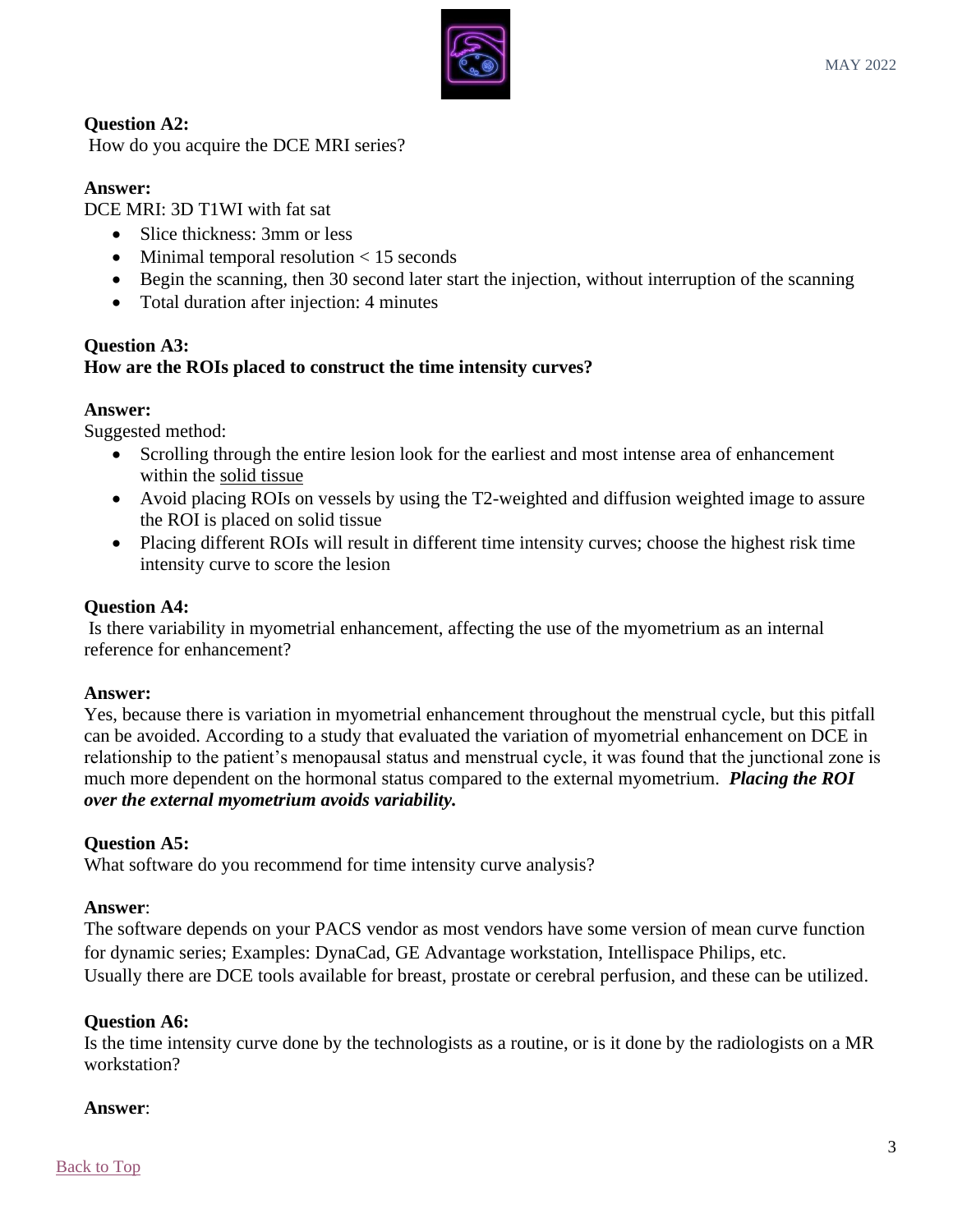

Currently, it is recommended that the time intensity curve are *created by the radiologist* in order to assure the ROI is placed over the solid tissue that demonstrates the earliest and most intense enhancement

## **Question A7:**

Is it necessary to use the time intensity curves for O-RADS MRI risk stratification?

#### <span id="page-3-0"></span>**Answer**:

No, but it is recommended for maximal specificity. Time intensity curve (TIC) analysis is recommended because distinction between O-RADS MRI score 3 and score 4 / 5 cannot be made without TIC analysis, introducing a tendency to upscore lesions.

Although the O-RADS MRI score can be used with non-dynamic contrast enhanced MRI, the solid tissue can only be assessed as enhancing < outer myometrium (O-RADS MRI 4) versus > outer myometrium (O-RADS MRI 5) at 30-40 seconds.

## **Question A8:**

If DCE cannot be performed, can you still use the O-RADS MRI risk score?

#### <span id="page-3-1"></span>**Answer**:

YES, however, the solid tissue can only be assessed as enhancing < outer myometrium (O-RADS MRI 4) versus > outer myometrium (O-RADS MRI 5).

#### **Question A9:**

What is the suggested comparison in patients who have undergone hysterectomy?

#### <span id="page-3-2"></span>**Answer:**

If there is a previous hysterectomy, you can still differentiate the low risk curve (slow and flat with no shoulder) from an intermediate/high risk curve with a shoulder and plateau, and assign an O-RADS MRI Score 3 (low risk curve) or an O-RAD MRI Score 4/5, respectively; however intermediate and high risk curves cannot be differentiated

## **B. Lesion Characteristics and Types of Lesions**

## **Question B1:**

What is the difference between a papillary projection and a mural nodule?

#### <span id="page-3-3"></span>**Answer:**

Papillary projection: Protrusion that has an acute angle with the cyst wall, septation or surface of the ovary, and can have a *visible branching architecture and m*ust be at least *3mm* Mural nodule: Protrusion that has a rounded contour with an *outwardly convex borders and an obtuse angle* in relation to the cyst wall or septation and must be at least *3mm*

## **Question B2:**

What is an incomplete septum?

#### <span id="page-3-4"></span>**Answer:**

Septation that is *discontinuous* and does not run all the way from one side of the cyst wall to the other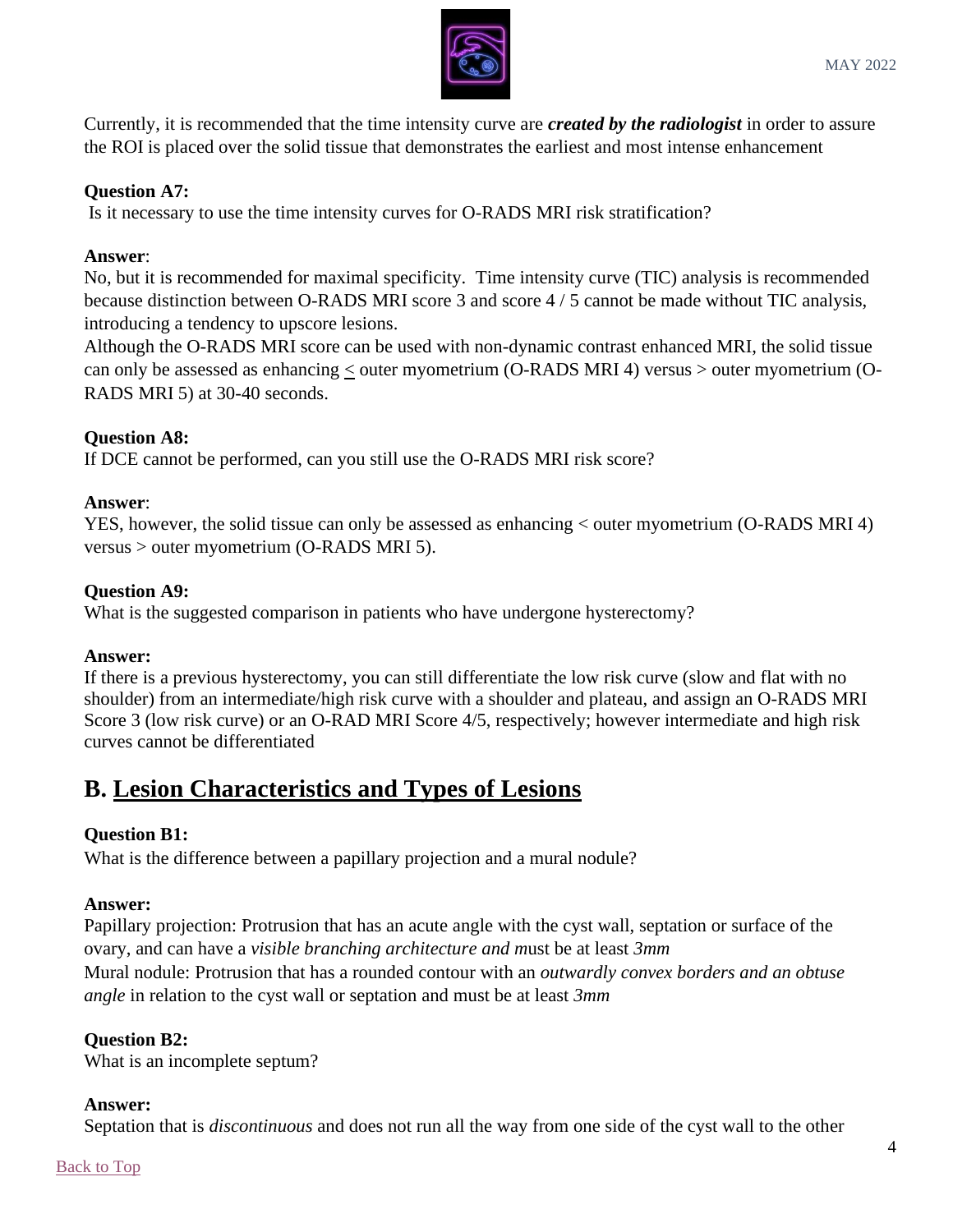

## **Question B3:**

Do you classify an endometrioma with multiple smooth septations as O-RADS MRI 2 or O-RADS MRI 3?

## <span id="page-4-0"></span>**Answer:**

The number of locules governs risk stratification for cysts which do not contain lipid. Classic unilocular endometrioma is **O-RADS MRI 2**. Endometriomas with multiple smooth septations and no solid tissue are classified as **O-RADS MRI 3**, although in the radiology report the diagnosis of multilocular endometrioma may be given. If there is enhancing solid tissue (irregular septations, nodules, papillary projections or larger solid portion), the lesion is classified based on the enhancement pattern of the solid tissue (**O-RADS MRI 4 or 5**).

Note: Care should be taken not to misdiagnose multiple adjacent UNILOCULAR endometriomas as a multilocular endometrioma. Multiple adjacent UNILOCULAR endometriomas are scored **O-RADS MRI 2** and a MULTILOCULAR endometrioma is scored **O-RADS MRI 3**.

## **Question B4:**

Do you classify a dermoid with multiple septations as O-RADS MRI 2 or O-RADS MRI 3?

#### <span id="page-4-1"></span>**Answer:**

Dermoids can have enhancing smooth or irregular septations and an enhancing Rokitansky nodule, and would still be classified as an **O-RADS MRI 2**. However if the dermoid has a large amount of enhancing solid tissue that is not compatible with a Rokitansky nodule, the lesion is classified as **O-RADS MRI 4.** 

## **Question B5:**

How do you know when a component is a Rokitansky nodule versus a concerning amount solid tissue in a fatty lesion?

#### <span id="page-4-2"></span>**Answer:**

A *Rokitansky nodule enhances* and is associated with *fat*. Commonly a Rokitansky nodule is adjacent to septations within the dermoid.

There is a paucity of data on how much solid tissue should raise suspicion. In a dermoid that has undergone degeneration, the malignant solid tissue usually does not contain fat and there is more solid tissue than expected for a Rokitansky nodule. The malignant solid tissue also tends to be within the wall of the lesion.

## **Question B6:**

Do you classify hemorrhagic cysts as O-RADS MRI 2 or 3?

#### <span id="page-4-3"></span>**Answer:**

In pre-menopausal women

- If the hemorrhagic cyst does not have an enhancing wall
	- < 3cm can be assigned an O-RADS MRI Score 1
		- > 3cm can be assigned an O-RADS MRI Score 2
- If the hemorrhagic cyst has an enhancing wall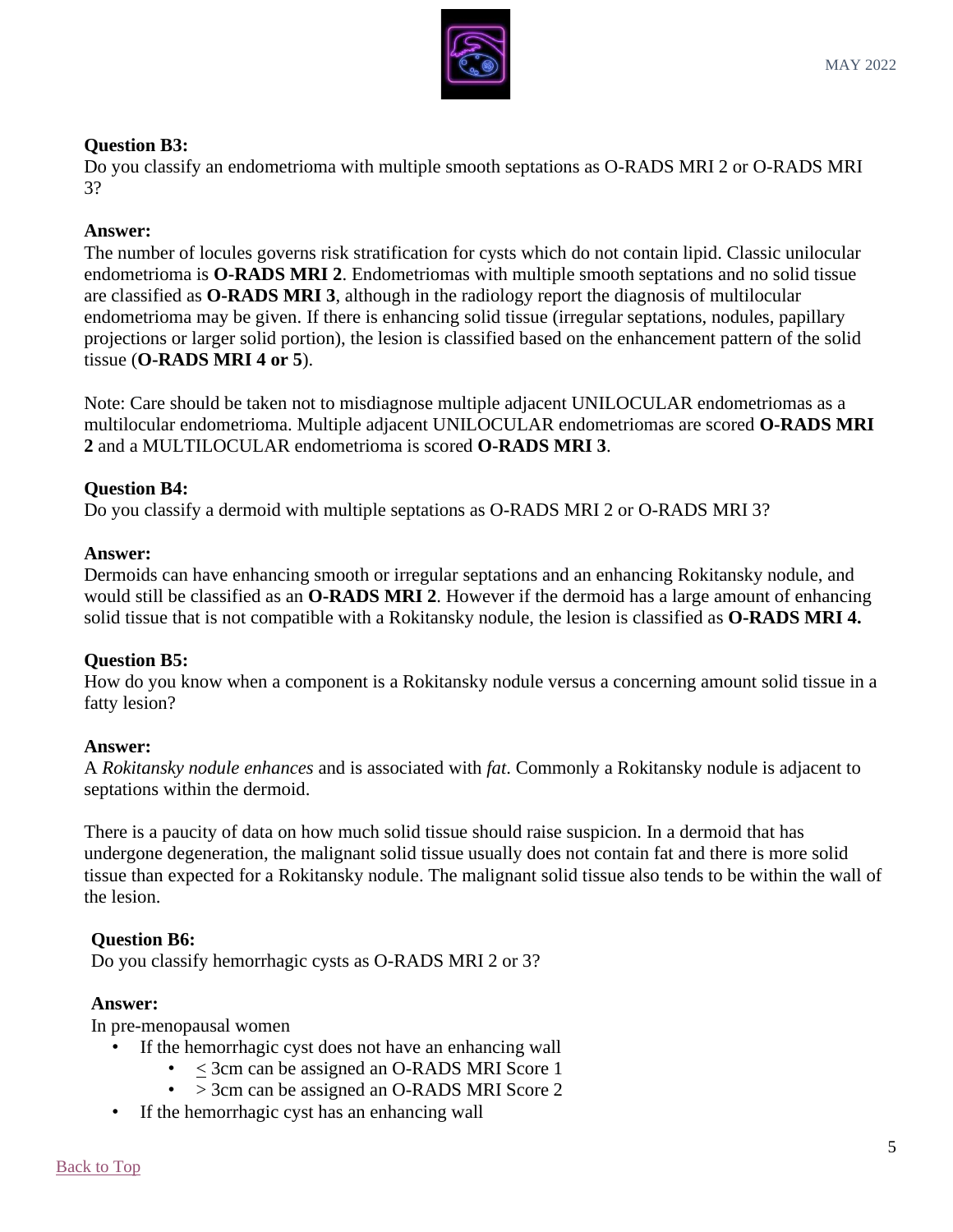

- < 3cm can be assigned an O-RADS MRI Score 1
- > 3cm can be assigned an O-RADS MRI Score 3

In post-menopausal women

- If the hemorrhagic cyst does not have an enhancing wall, it can be assigned an O-RADS MRI Score 2, regardless of size
- If the hemorrhagic cyst has an enhancing wall, it can be assigned an O-RADS MRI Score 3, regardless of size

## **Question B7:**

In an ovarian lesion with solid components that only have dark T2 and dark DWI signal intensity (e.g. fibroma), do you still perform the contrast enhanced portions of the exam?

#### <span id="page-5-0"></span>**Answer:**

Yes, contrast is important because not all dark signal on T2 and DWI represents solid tissue. Debris, clot, hemosiderin can all appear markedly hypointense, but these do not enhance and are not considered solid tissue. If the lesion is of uniformly dark signal on T2 and DWI, TIC curves do not need to be generated, the lesion can be scored as O-RADS MRI 2, and the lesion is likely a fibroma. If there is no enhancement, the finding is likely debris or blood.

## **Question B8:**

If a unilocular or multilocular cystic adnexal lesion has a solid component that is dark signal on T2 and dark signal on DWI, is the lesion assigned an O-RADS MRI Score 2 regardless of the cystic component?

#### <span id="page-5-1"></span>**Answer:**

An adnexal lesion that has a dark T2 / dark DWI solid component and a unilocular or multilocular cystic component can be assigned an O-RADS MRI Score 2. Smooth septations can be present, however if the septations are irregular or there is solid tissue that is not homogenously low signal, the lesion should be scored according to the enhancement of the irregular septations or solid tissue.

#### **Question B9:**

In an ovarian lesion that has both solid components with dark T2 and dark DWI signal intensity and other solid components with non-dark T2 and DWI signal intensity (ie. high or intermediate signal intensity), do you still assign an O-RADS MRI Score 2?

#### <span id="page-5-2"></span>**Answer:**

If there is solid tissue that has a component with high or intermediate signal intensity on T2 and DWI, the lesion should be scored according to the enhancement of the non-dark solid tissue component (ie. the solid tissue component that is high or intermediate signal). In this case, the non-dark solid tissue dictates the O-RADS MRI score.

Care should be taken with solid tissue that appears to have low signal components on T2, as some papillary projections and nodules related to cancers will have low signal components on the T2 but will be high signal on the DWI. Furthermore, careful windowing will help identify papillary projections, which often have a low signal stalk, with small amounts of higher signal glandular tissue.

# **C. Other Topics**